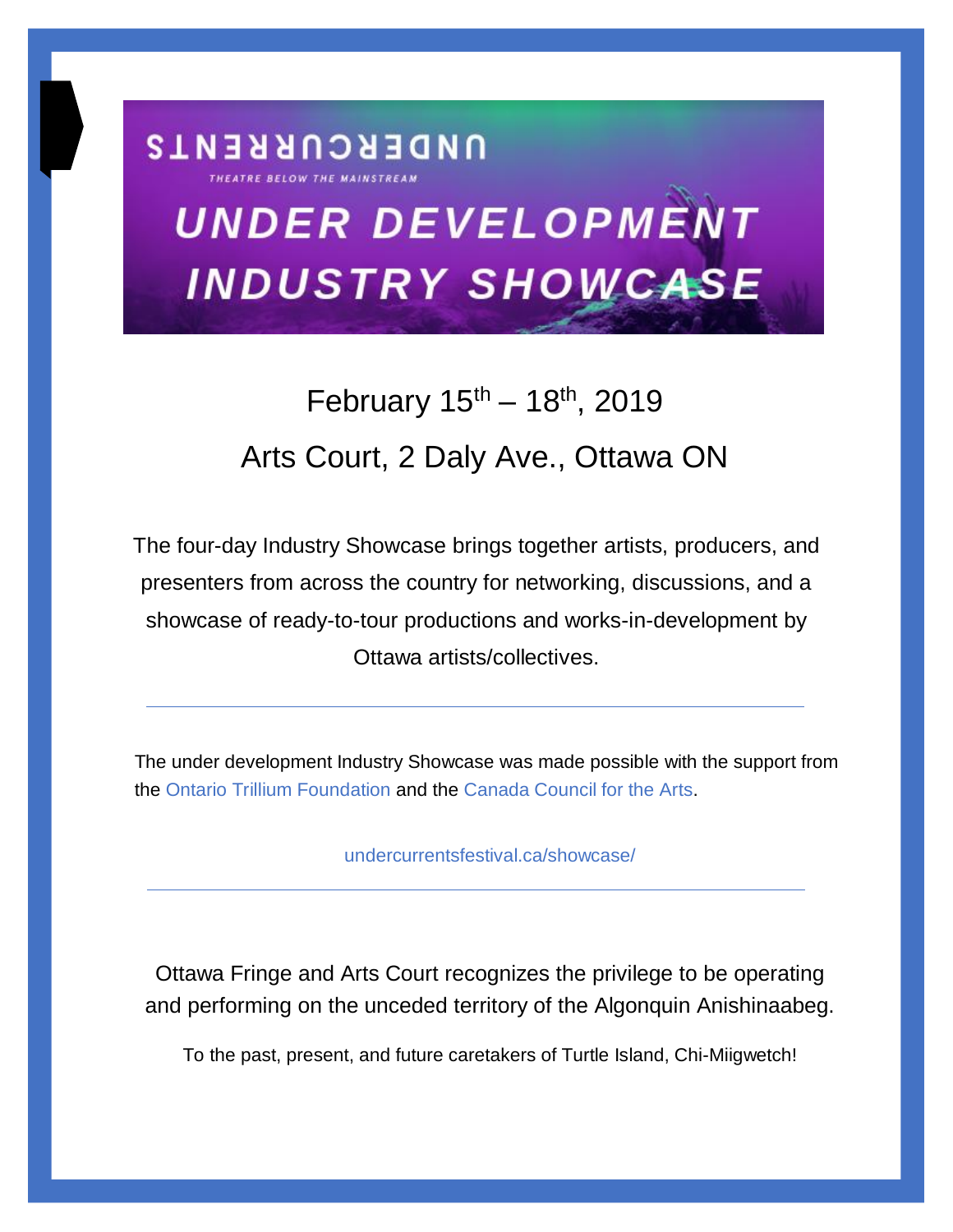# **SCHEDULE OF EVENTS**

# **DAY ONE – FRIDAY, FEBRUARY 15TH**

*Presenters arrive in Ottawa* 

#### **5:00 - 7:00 PM: Welcome Reception**

Join us for a 5 à 7 to kick off the Industry Showcase weekend!

Meet & greet local and national Presenters. Enjoy a drink or two at the festival bar. Presenters and Industry Pass Holders can also pick up their passes at this time. Oh, and did we mention tacos? The event is catered by TKO Tacos.

Location: Arts Court Studio, 2 Daly Ave.

#### **8:00 - 9:30 PM:** *[Tales of an Urban Indian](http://undercurrentsfestival.ca/shows/tales-urban-indian/)*

a Talk Is Free Theatre production Created by Darrell Dennis Directed by Herbie Barnes 90 minutes | 14+

SYNOPSIS: Simon Douglas. He's the guy who sits next to you on the bus, and won't stop talking. About his friends back on the reserve. His mom and grandmother. His girlfriends. A man torn between two worlds, ride along with Simon and see the world through his eyes.

Staged on a moving OC Transpo bus and sold out across Canada – don't miss this ride!

**Location:** Meet at main box office, an usher will bring you to the bus.

## **DAY TWO – SATURDAY, FEBRUARY 16 TH**

#### **1:00 PM:** *[Coach of the Year](http://undercurrentsfestival.ca/shows/coach-of-the-year/)* \* Followed by a talkback

a Pierre Brault production Created & Directed by Pierre Brault Performed by Mary Ellis, Brad Long, and Brian K. Stewart 90 minutes | 14+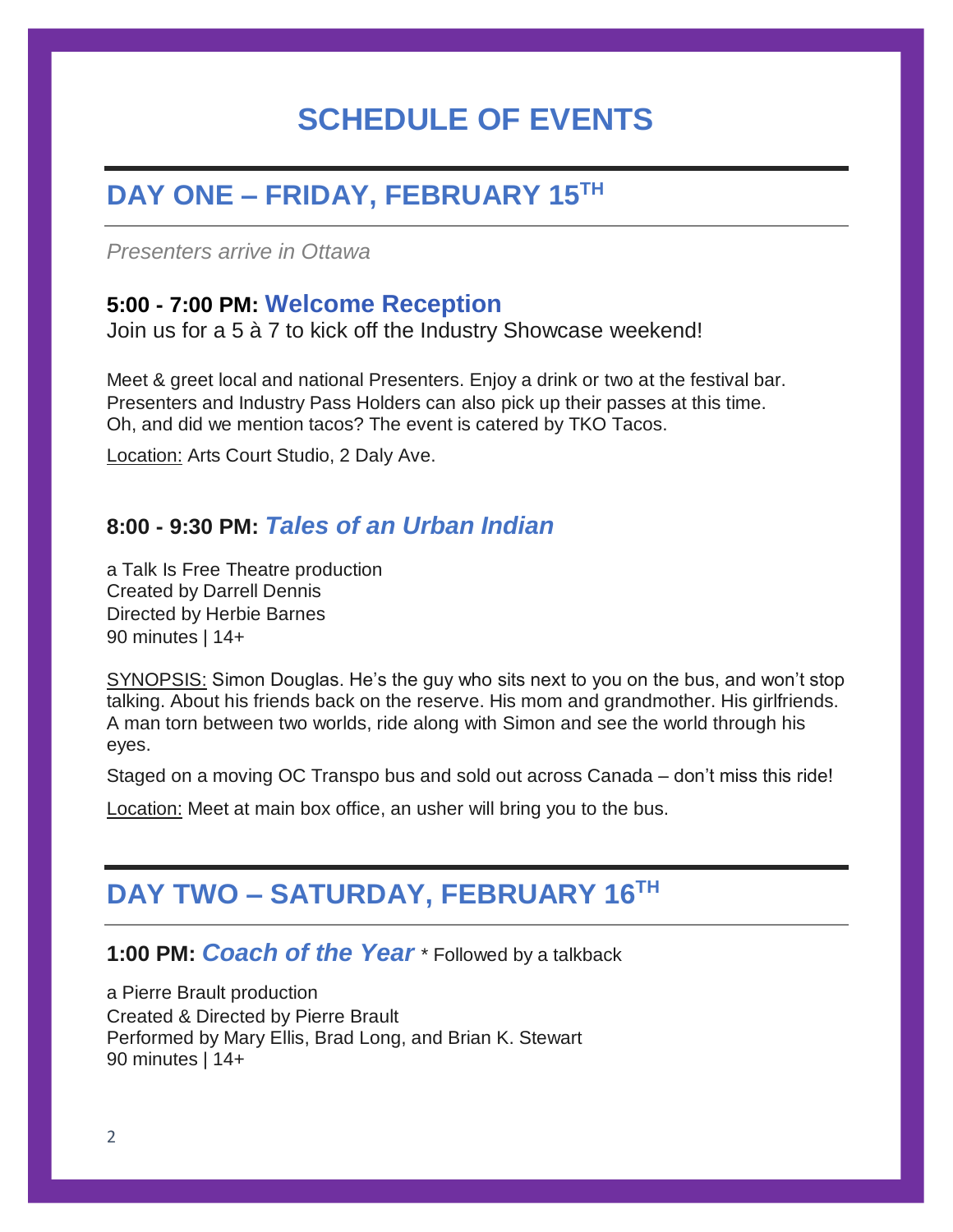SYNOPSIS: Daryl Conners is on a winning streak. His Junior A hockey team is racking up minor league records and is deemed unbeatable. The boys would do anything for him, their parents adore him, and the league has just named him "Coach of the Year." When a young man shows up unexpectedly at Daryl's motel room late one night, Coach Conners must answer for his past and the lasting impact he's had on his former players. A new play from award-winning Ottawa playwright Pierre Brault.

Location: Arts Court Theatre

#### **3:00 PM:** *[Raising Stanley/ Life with Tulia](http://undercurrentsfestival.ca/shows/raising-stanley-life-tulia/)* \* Followed by a talkback

a [Raising Stanley / Life With Tulia Collective](http://raisingstanley.com/) production Performed by Kim Kilpatrick and Tulia Directed by Bronwyn Steinberg Original art by Karen Bailey 75 minutes | G

SYNOPSIS: Is a guide dog just a dog that works, or are they more than that? Kim Kilpatrick tells stories of the four guide dogs she has handled, accompanied by Karen Bailey's paintings of the puppy she raised for Canadian Guide Dogs for the Blind – guiding you on the journey from energetic puppy to working dog for the blind.

Whether your experience is through sound, sight, or the combination of both, you are fully included in the stories, the paintings, and the stories behind the paintings in this collaboration of storytelling, painting, video, and theatre. Plus, you can never go wrong with a dog on stage.

Location: Arts Court Theatre

#### **7:00 PM:** *[Light\(less\)](http://undercurrentsfestival.ca/shows/lightless/)*

a Second Step production Created by Monica Bradford-Lea, Caterina Fiorindi, Even Gilchrist, Nicholas Leno, Franco Pang, and Montana Adams Directed by Nicholas Leno 75 minutes | G

SYNOPSIS: In a world where everyone can control electricity, what to make of a Boy whose power is out? Tired of being an unlit outsider, the Boy must journey through sea and sky, from deepest ocean to darkest space, to capture the brightest light there is – the Moon. A play without words. An adventure for all ages. Created as part of the under development program.

Location: Arts Court Theatre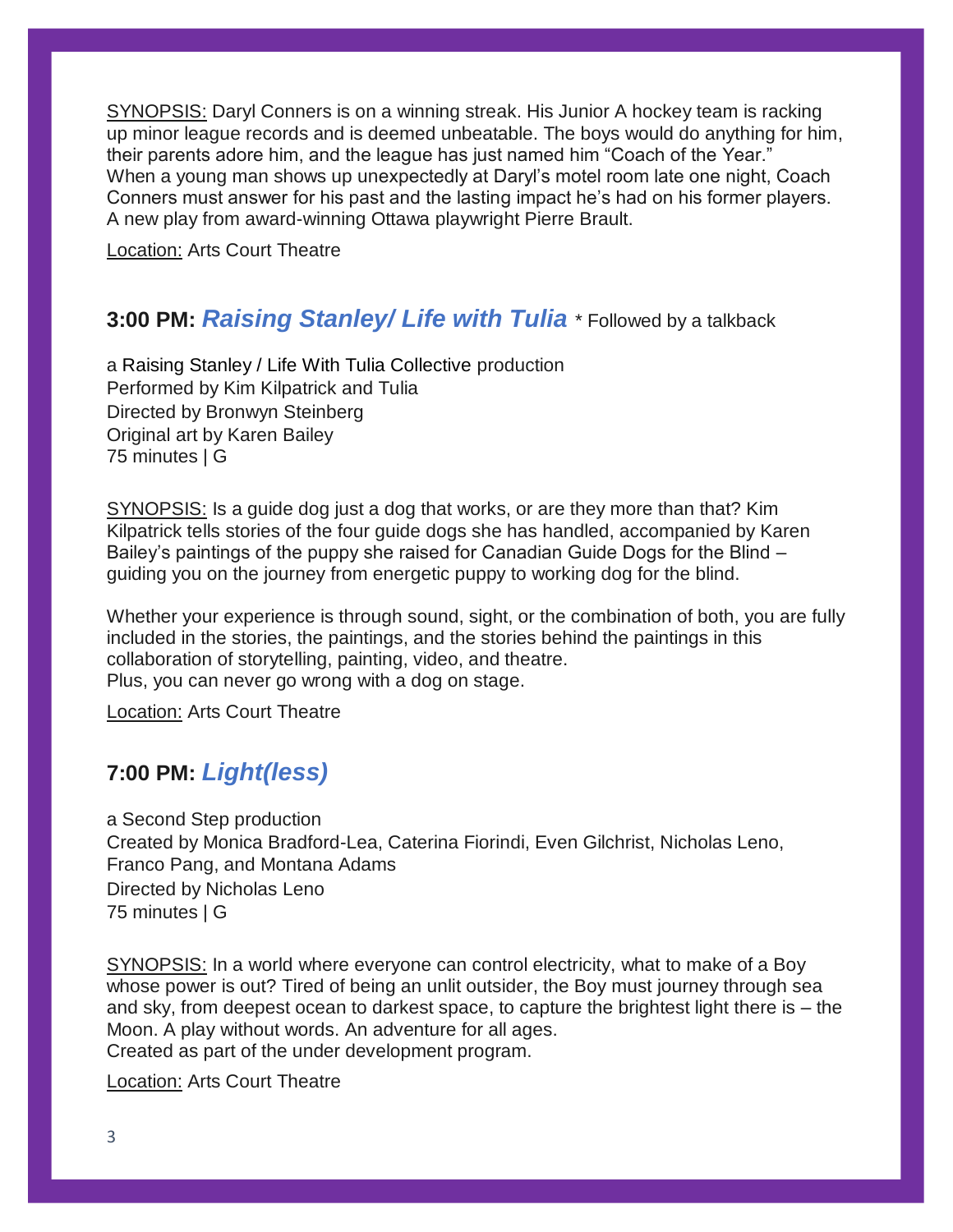#### **9:00 PM:** *[Broken Tailbone](http://undercurrentsfestival.ca/shows/broken-tailbone/)*

Commissioned and developed by Nightswimming Created by Carmen Aguirre Directed by Brian Quirt Performed by Carmen Aguirre with DJ Don Pedro 75 minutes | Mature

SYNOPSIS: Enter into one of Canada's most unique environments... the hidden Latinx dance halls you've never heard of! Celebrated writer and performer Carmen Aguirre is joined by DJ Don Pedro to tell the hilarious stories of her experiences in these secret spaces. Daring, sexy, and fun, Carmen weaves stories of intimacy, politics, culture – and the forgotten origins of the salsa – into a public dance lesson that will have even the most reluctant dancer up on their feet.

Location: Arts Court Theatre

#### **10:30 PM: [Closing Night Party](http://undercurrentsfestival.ca/blog/2019/01/17/events-at-undercurrents/)**

Following *Broken Tailbone*, DJ Don Pedro will keep the party going in Arts Court Studio. Stick around, grab a drink. It's the final night of the festival – let's go out with a bang!

Location: Arts Court Studio

## **DAY THREE – SUNDAY, FEBRUARY 17 TH**

#### **9:00 – 10:00 AM: Catered Breakfast** in Arts Court Studio

#### **10:00 – 11:00 AM**: **Roundtable # 1**

#### From access to equity to autonomy: Pathways to presenting dis arts.

Acknowledging the evolution of inclusive practices and vocabulary, panelists will evaluate the accessibility of the Canadian touring circuit.

#### MODERATOR: Elizabeth Sweeney (QU'ART)

PANELISTS: Artistic Director Michele Decottignies (Chair of the Deaf, Disability & Mad Arts Alliance of Canada); Artistic Producer Clayton Baraniuk (Electric Company Theatre); and Storyteller Kim Kilpatrick (Raising Stanley/Life with Tulia).

Location: Arts Court Studio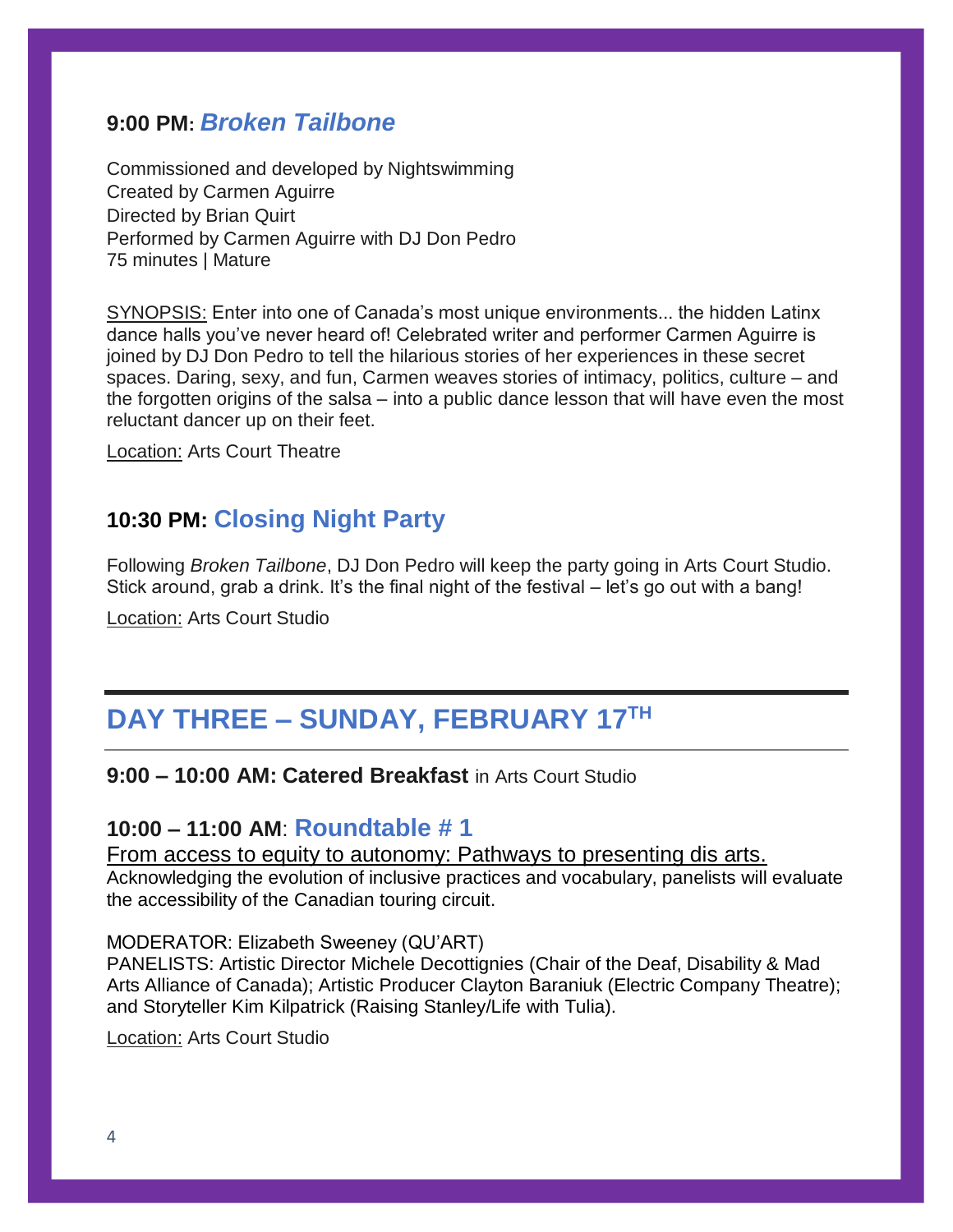#### **11:30 AM – 12:30 PM: Roundtable # 2**

#### Visible Equity & Spaces of Welcome

The panel will focus on the impacts of representation on and off festival stages.

MODERATOR: Elizabeth Sweeney (QU'ART)

PANELISTS: South African artist Jacqui Du Toit (Origin Arts), Indigenous Actor/Comedian Craig Lauzon (Tales of an Urban Indian), Artistic Director JP Longboat (Circadia Indigena).

Location: Arts Court Studio

#### **12:30 PM – 2:00 PM: Catered Lunch** in Arts Court Studio

#### **2:30 – 4:30 PM: [Indigenous Walks](http://indigenouswalks.com/)**

You'll get to know Ottawa like you have never known it before! Indigenous Walks is a walk and talk through downtown Ottawa exploring landscape, architecture, art and monuments through an Indigenous perspective.

Location: We will meet at the main box office and move as a group to the tour location.

**DINNER ON YOUR OWN.**

#### **7:00 PM SHOWCASE # 1.** *[Un-Countried](http://undercurrentsfestival.ca/uncountried-showcase/)*

a [THEATRE 4.669](http://www.theatre4pt669.com/) Production Written by Stéphanie Turple Directed by Kevin Orr Performed by Michael Hanrahan and Jon Dickey

SYNOPSIS: November 9, 1989, Invalidenstrasse border crossing, East Berlin. Two hapless border guards are caught flat footed in the middle of life altering events caused by a monumental bureaucratic blunder. Un-Countried is the bizarre tale of miscommunication, accidents and happenstance that caused and characterized the fall of the Berlin Wall. What happens, when in one spectacular moment, you lose your job, your security, your social position, the social contract of your country, and, well… your country?

Location: LabO Theatre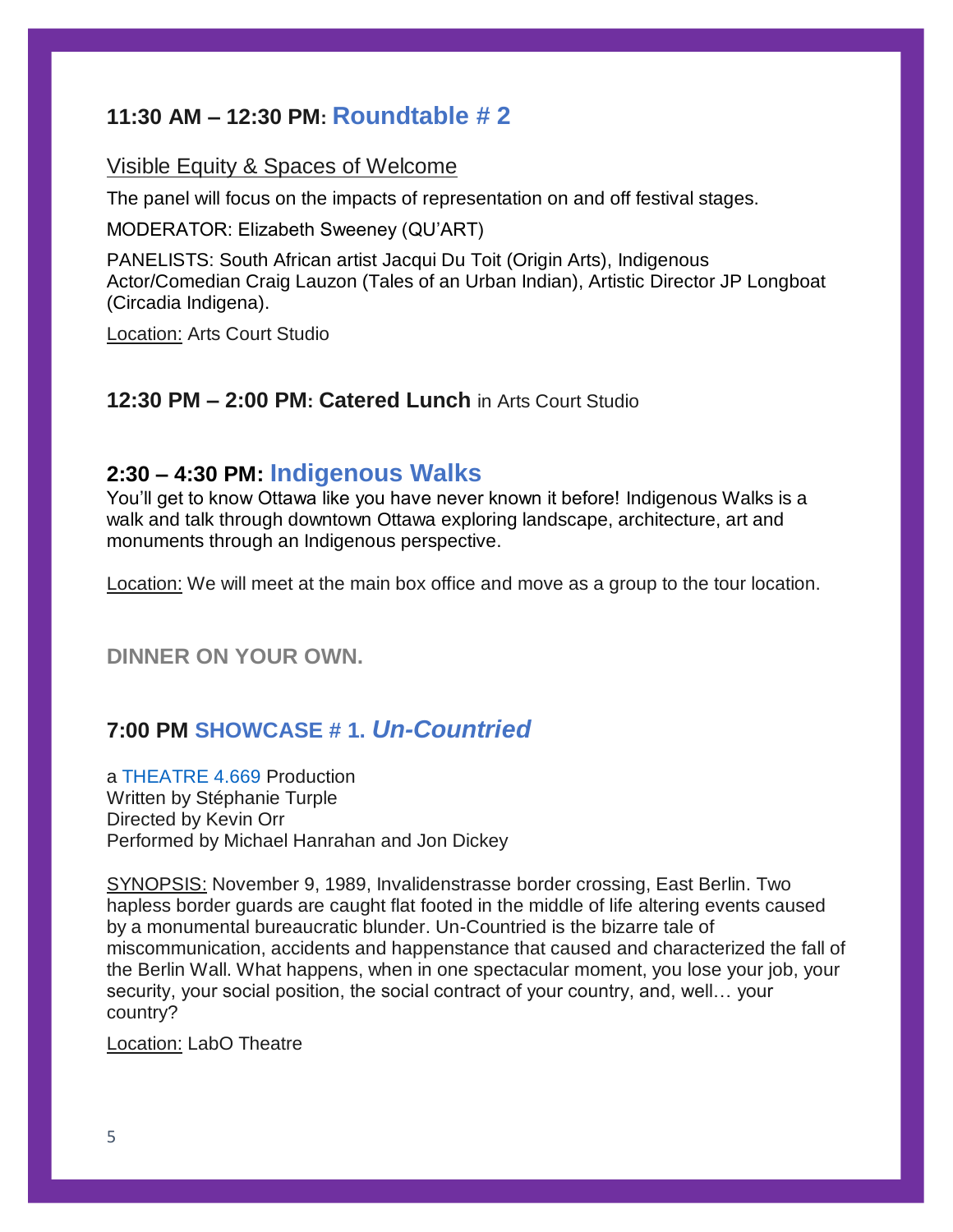#### **9:00 PM [SHOWCASE # 2.](http://undercurrentsfestival.ca/burnt/)** *Burnt*

#### Created & Performed by [Norah Paton](http://www.norahpaton.com/) Dramaturgy by Emily Pearlman & Brad Long

SYNOPSIS: Every year over 65,000 people gather in the desert outside of Reno, Nevada to create a massive experiment in temporary community called Burning Man. For one week the participants become citizens of Black Rock City, an impermanent metropolis with an airport, a money-less economy and hundreds of huge, interactive art installations in the moon-like, barren landscape of a dried out lake bed.

A pilgrimage to the desert for an experience, a transformation and ultimately, a story; Burnt is an exploration of Burning Man, its participants, and its culture, based heavily on recordings of interviews, conversations, music, dust storms and chaos.

Location: LabO Theatre

#### **10:30 PM: [Fresh Meat Fest Cabaret](http://undercurrentsfestival.ca/blog/2019/01/30/fresh-meat-cabaret-development-industry-showcase/)**

Location: Arts Court Studio

A small (yet growing) festival, [Fresh Meat](http://www.freshmeatfest.com/) supports the creation of new work and budding artists. The two projects that have been invited to remount their Fresh Meat shows have continued development since their 20-minute iterations.

#### *Happy to be Here*

Created & performed by Maryse Fernandes

Even after it's debut at Fresh Meat 7, *Happy to Be Here* is very much still a fledgling piece. BUT! It's growing each day with the performers personal discoveries around mental health, and through speaking with other minds from all walks of life to gather their experiences and opinions. If it sparks a laugh and rings true, it might be worth clowning about!

#### *Le Crip Bleu*

Created by Alan Shain, Frank Hull and Michele Decottignies Produced by Stage Left productions

Fresh Meat's support for Le Crip Bleu, and the festival audience's wholehearted reception of it, is what has given us the verve to "bare it all". Closet Freaks has now become a much needed politically autobiographical outlet for three artists who have been contributing work to Canada's disability arts domain for 20 years now (and counting) – and not just for our bodies, but especially for the pride we take in our "abnormalities".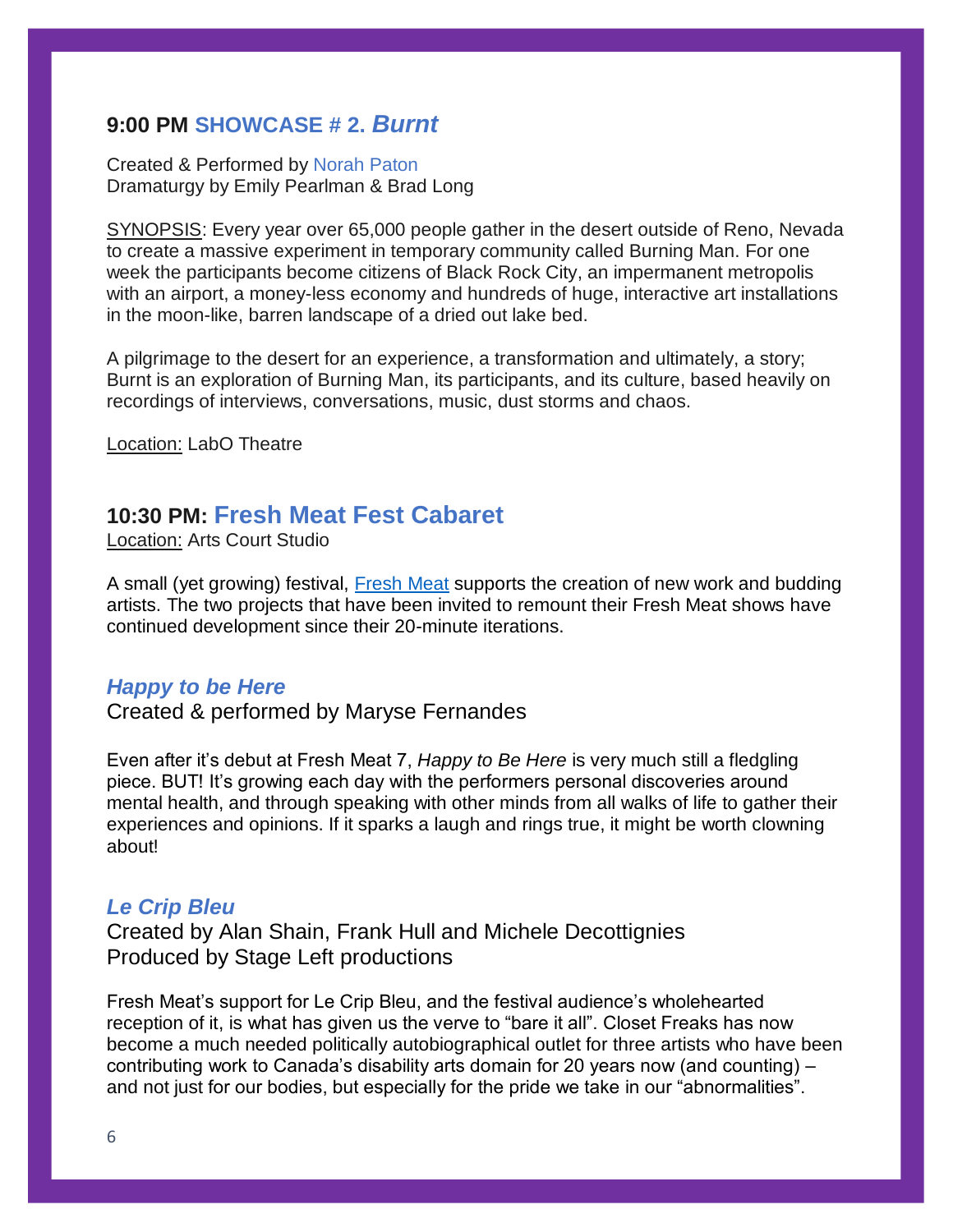# **DAY FOUR – MONDAY, FEBRUARY 18 TH**

**9:00 – 10:00 AM: Catered Breakfast** in Arts Court Studio

#### **10:00 AM – 12:00 PM: Industry Exchange**

Who: Artists, Presenters What: Pitch your show!

The Industry Exchange is a series of short meetings where artists and presenters can connect one-on-one. Pitch your show, provide info on your festival, or chat about your favourite podcast – the topic is up to you. We'll ask that you tell us about your theatre/festival/show and we'll do the matchmaking. Alternatively, if there's someone you want to make sure to meet, let us know and we'll do our best to make it happen.

Please note: *pre-registration is required to participate*; *please register for the event via our online form or email Brittany: [brittany@ottawafringe.com](mailto:brittany@ottawafringe.com)*

Location: Arts Court Studio

**LUNCH ON YOUR OWN.**

#### **2:00 – 4:00 PM: Works-in-Progress Showcase**

Location: Arts Court Studio & Arts Court Library

This showcase will feature four 20-minute presentations of new work by artists currently participating the Ottawa Fringe under development program.

Please note: *seating is limited; please register for the event via our online form or email Brittany: [brittany@ottawafringe.com](mailto:brittany@ottawafringe.com)*

**Tecumseh's Robe** [Circadia Indigenia](https://circadiaindigena.com/) Created & Performed by JP Longboat

**Deluge** [Skeleton Key](https://www.skeletonkeytheatre.com/) Theatre Created & Performed by Kate Smith & Scottie Irving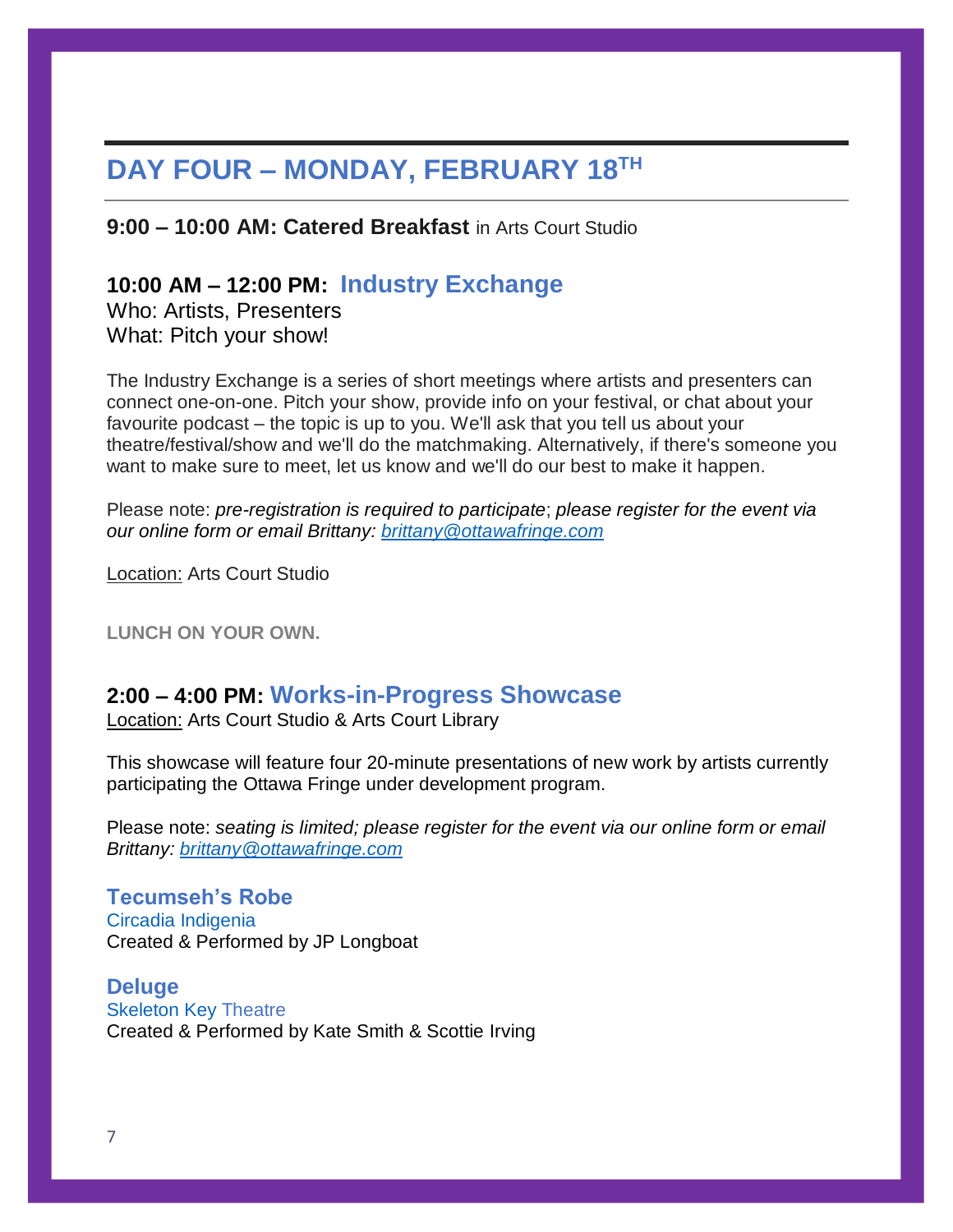#### **Holding Mercury**

100 [Watt](https://www.100watt.org/holding-mercury) Productions Created & Performed Kristina Watt Drummer: Mike Essoudry Creative Team: Nick Carpenter, Drea Flyne

#### **[The Persistent](http://undercurrentsfestival.ca/shows/the-persistent-stain/) Stain**

[Parry Riposte Productions](http://parryriposte.ca/) Created & Performed by Geoff McBride & Margo MacDonald Composed by Nick Di Gaetano

#### **4:45 – 6:30: Industry Dinner**

Location: Clock Tower Brew Pub, 140 Rideau St. A 5-minute walk from Arts Court.

#### **7:00 PM Showcase # 3.** *[LITTLE BOXES](http://undercurrentsfestival.ca/little-boxes-showcase/)*

a LITTLE BOXES COLLECTIVE Production Created by Gabrielle Lazarovitz & Brad Long Performed by Norah Smith & Carter Hayden Directed by Adam Paolozza

SYNOPSIS: Meet Paul and Lauren. Highly educated, underemployed suburbanites. Paul's lost his job. Lauren works double shifts. They don't know their neighbours. Not their names, anyway. How are you supposed to worry about your neighbours when you barely have time to worry about yourself? Paycheck to paycheck. Precarity. Driving home. Streetlights are out. A moment of distraction behind the wheel. What was that? Faced with a moral dilemma, their lives – past, present, possible futures – flash before their eyes.

Location: Arts Court Theatre

#### **9:00 PM Showcase #4.** *[Monstrous,](http://undercurrentsfestival.ca/monstrous-miscegenation-advantage/)   [or the](http://undercurrentsfestival.ca/monstrous-miscegenation-advantage/) Miscegenation Advantage*

a CALALOU Production Created & Performed by Sarah Waisvisz Directed by Eleanor Crowder

SYNOPSIS: What does it mean to live at the intersection?

Heir to the traumatic histories of Africa, the Caribbean, and European Jewry, a woman interrogates who she is and who she could be while navigating family lore, genetics,